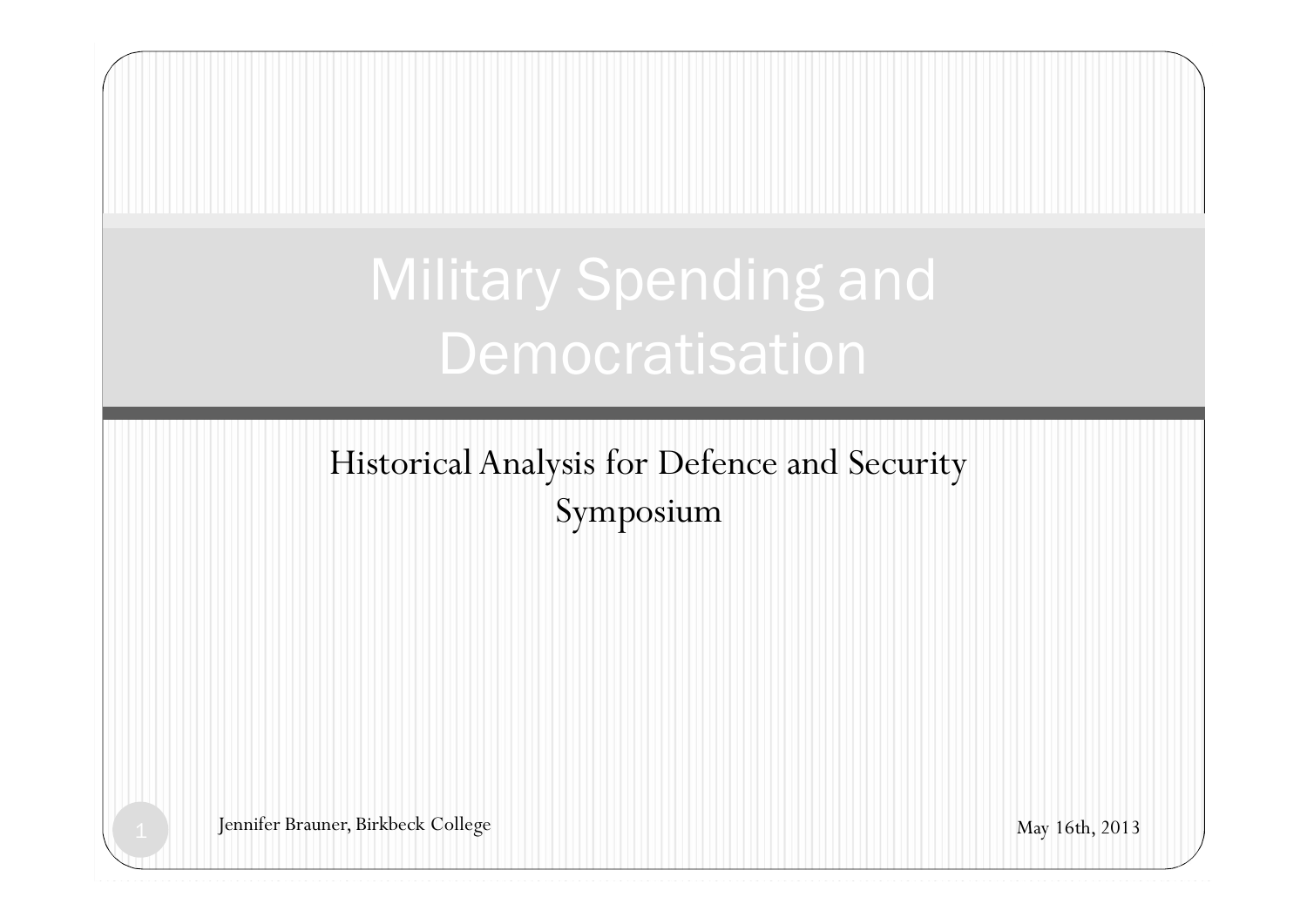## **Outline**

- Motivation for studying military expenditure
- Problems with studying military expenditure
- � Overview of the literature on determinants of military expenditure
- Discussion of relationship between military expenditure and regime type
- Testing for reverse causality
	- Motivation
	- Theory
	- � Analysis
- Conclusion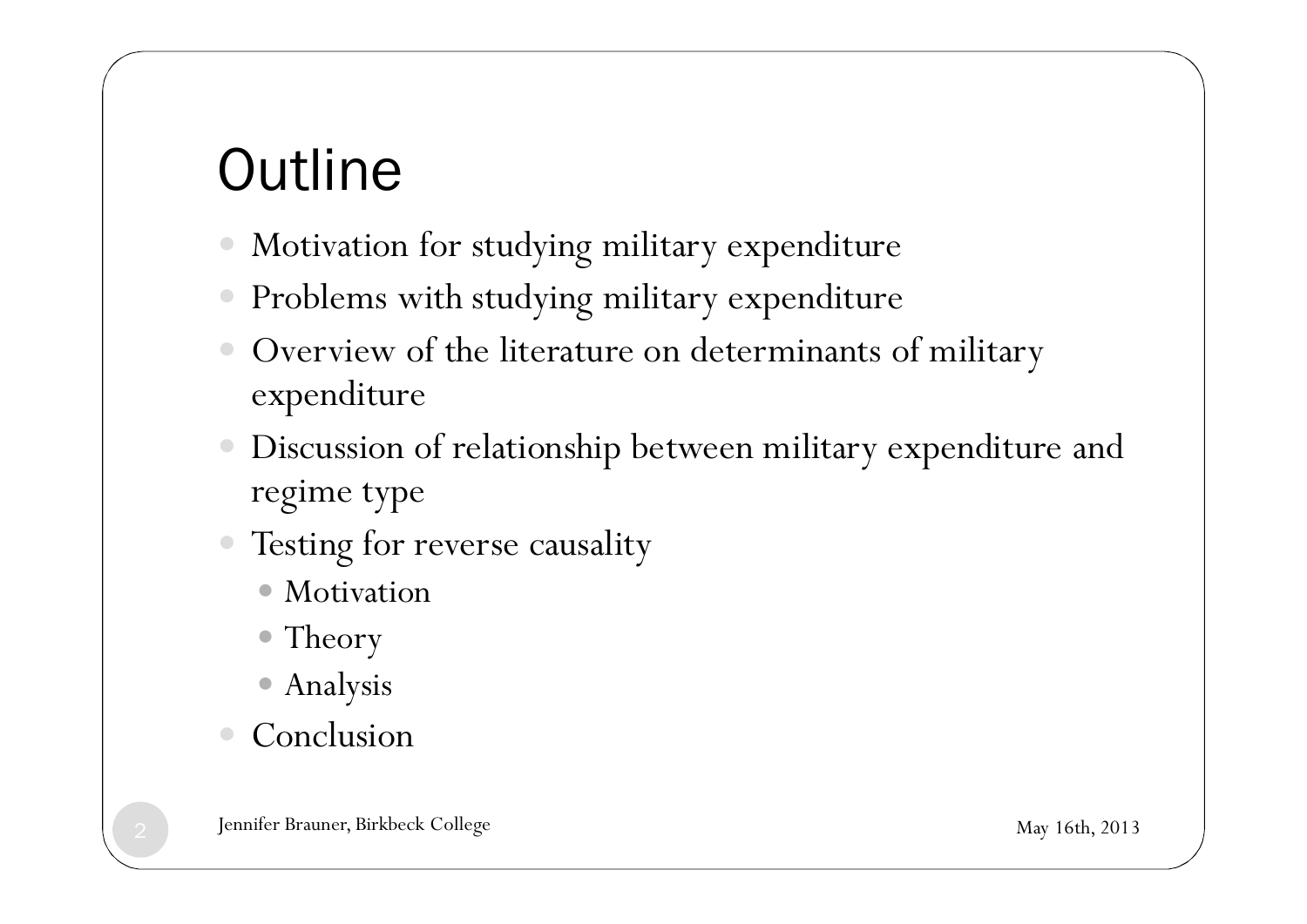#### Motivation: Why study military expenditures?

- Military expenditures:
	- $\bullet$  impact on a countries economy;
	- � tell us about governments priorities;
	- � indicate how a country views the various security threats and challenges it may face;
	- � give a rough indication of the relative level of military capability or power of different countries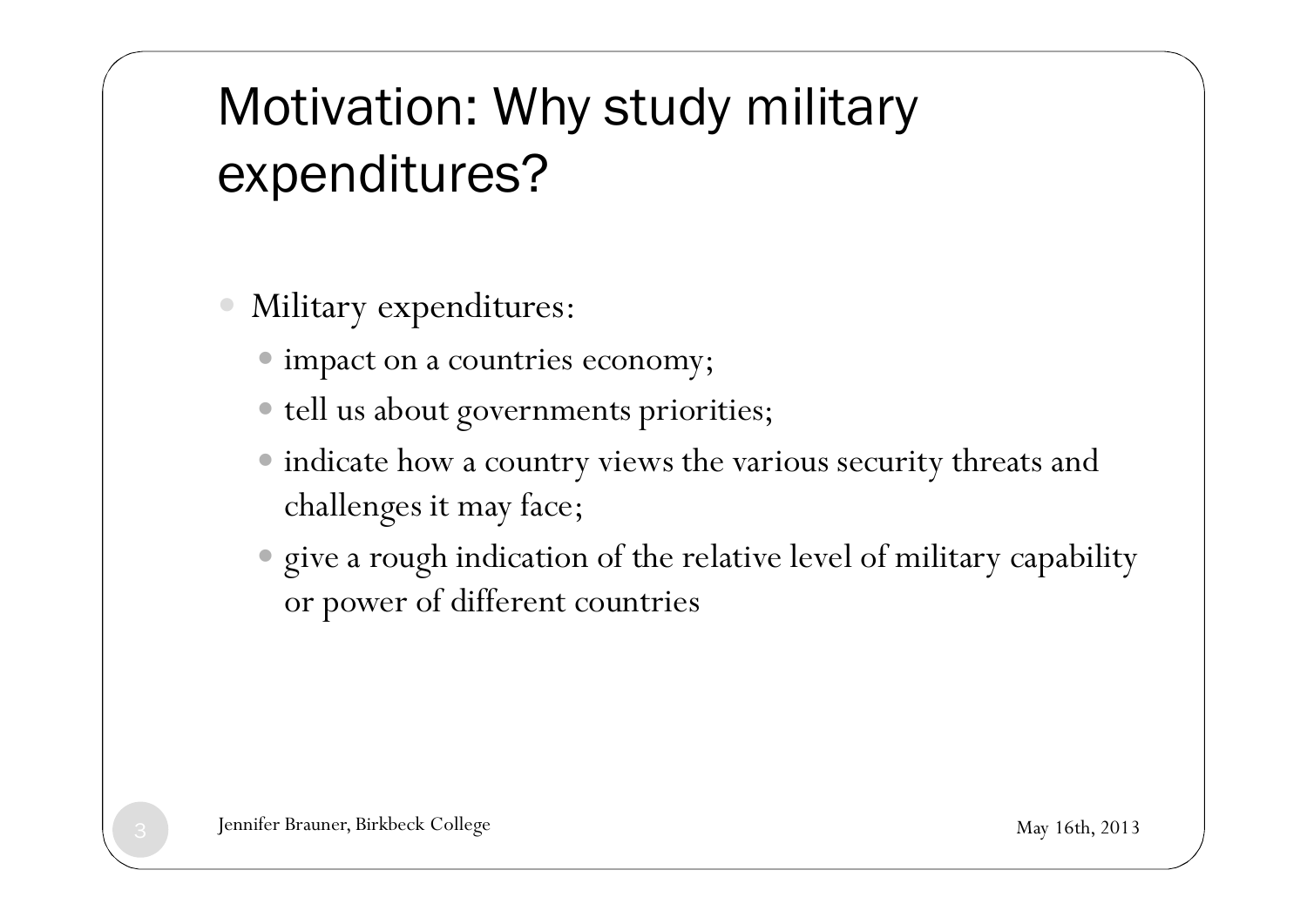#### Problems with Studying Military Expenditure

- Military expenditure data is notoriously inaccurate!
- � Problems include:
	- � Reliability;
	- � Comparability;
	- � Validity.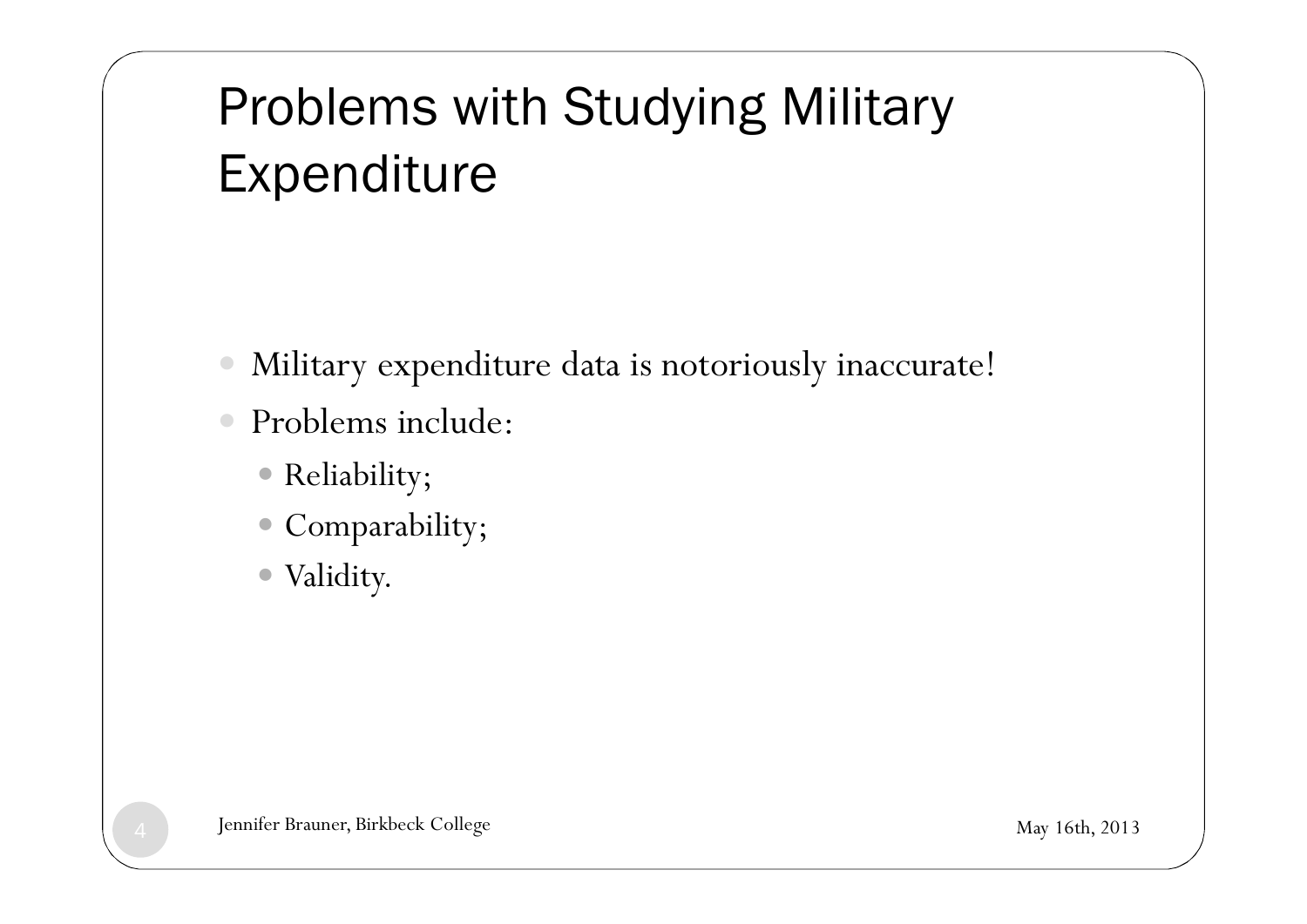### Overview of the Literature

- � Determinants of military expenditures can be grouped into three categories:
	- � Resources: GDP, natural resource rents
		- � Brauner and Perlo-Freeman (work in progress)
	- � External factors: conflict, potential threat, alliances
		- � Rosh (1988)
		- � Dunne, Perlo-Freeman and Smith (2009)
		- � Nordhaus, Oneal, Russett (2009)
	- � Internal factors: regime type
		- Fordham (2005)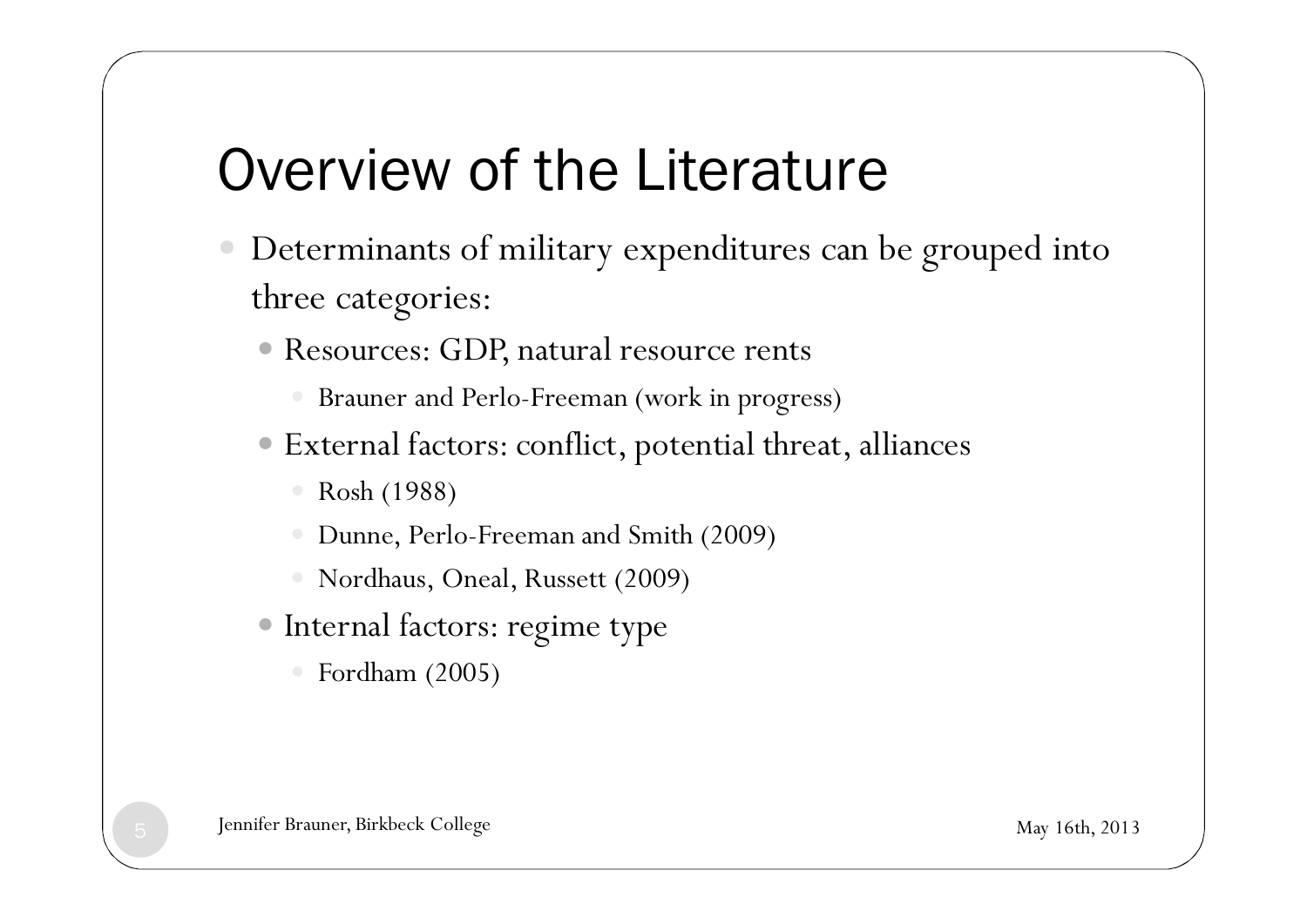#### Military Expenditures and Regime Type

- Key finding: democracies spend less than autocracies on the military (as a percentage of GDP).
- Possible reasons:
	- � Democratic leaders are accountable to the broader public who prioritize social spending over spending on the military;
	- � Democracies are less likely to go to war;
	- � Autocracies require the military for internal repression.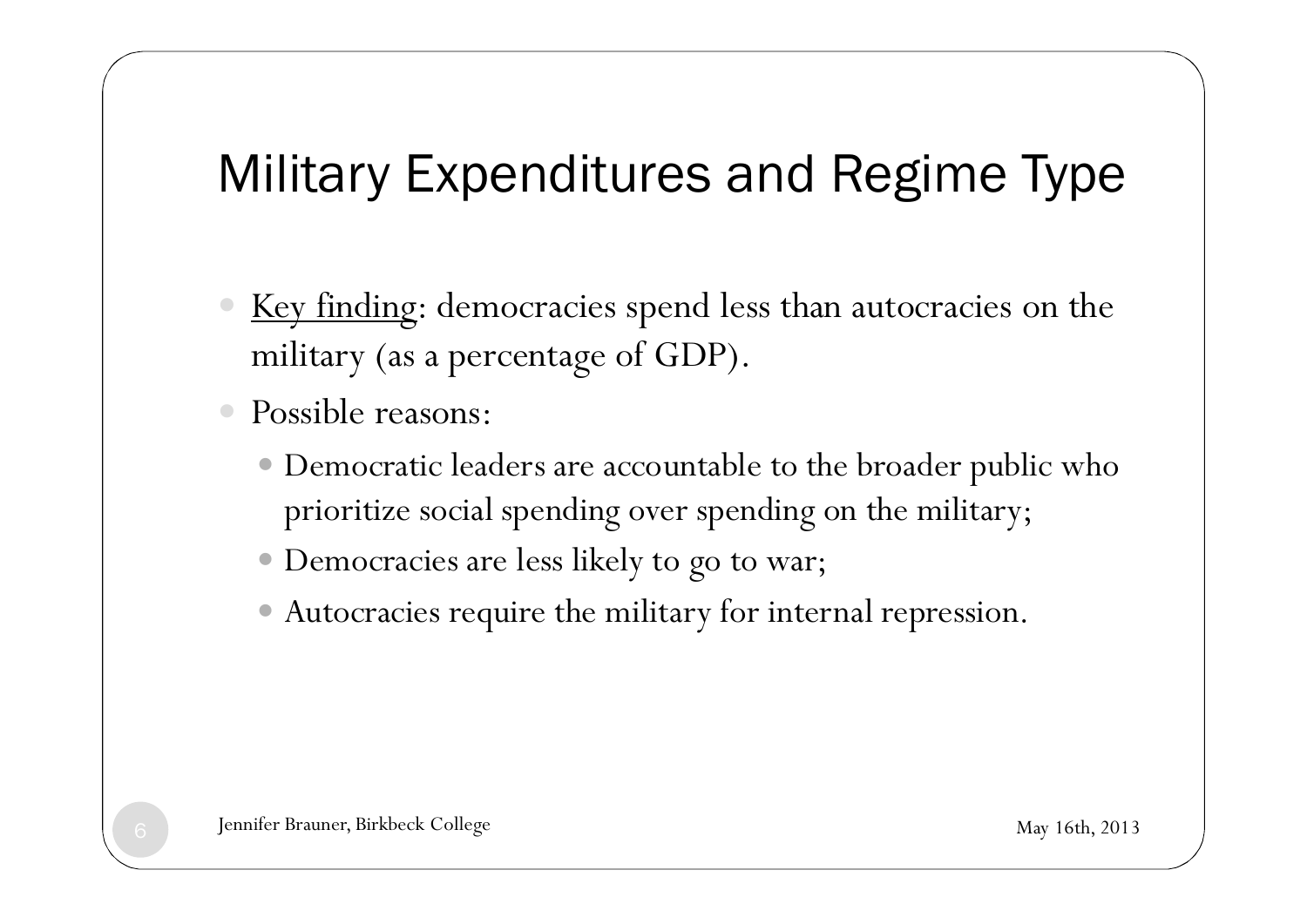### **Causality**

- However, causality may run the other way!
- The military is a force that has the power to severely undermine democracy.
- Examples:
	- � Egypt
	- � Latin America
	- � Interesting counter-example: Turkey
- According to Huntington (1995), there have been somewhere between 30 and 40 coup attempts against newly democratic governments.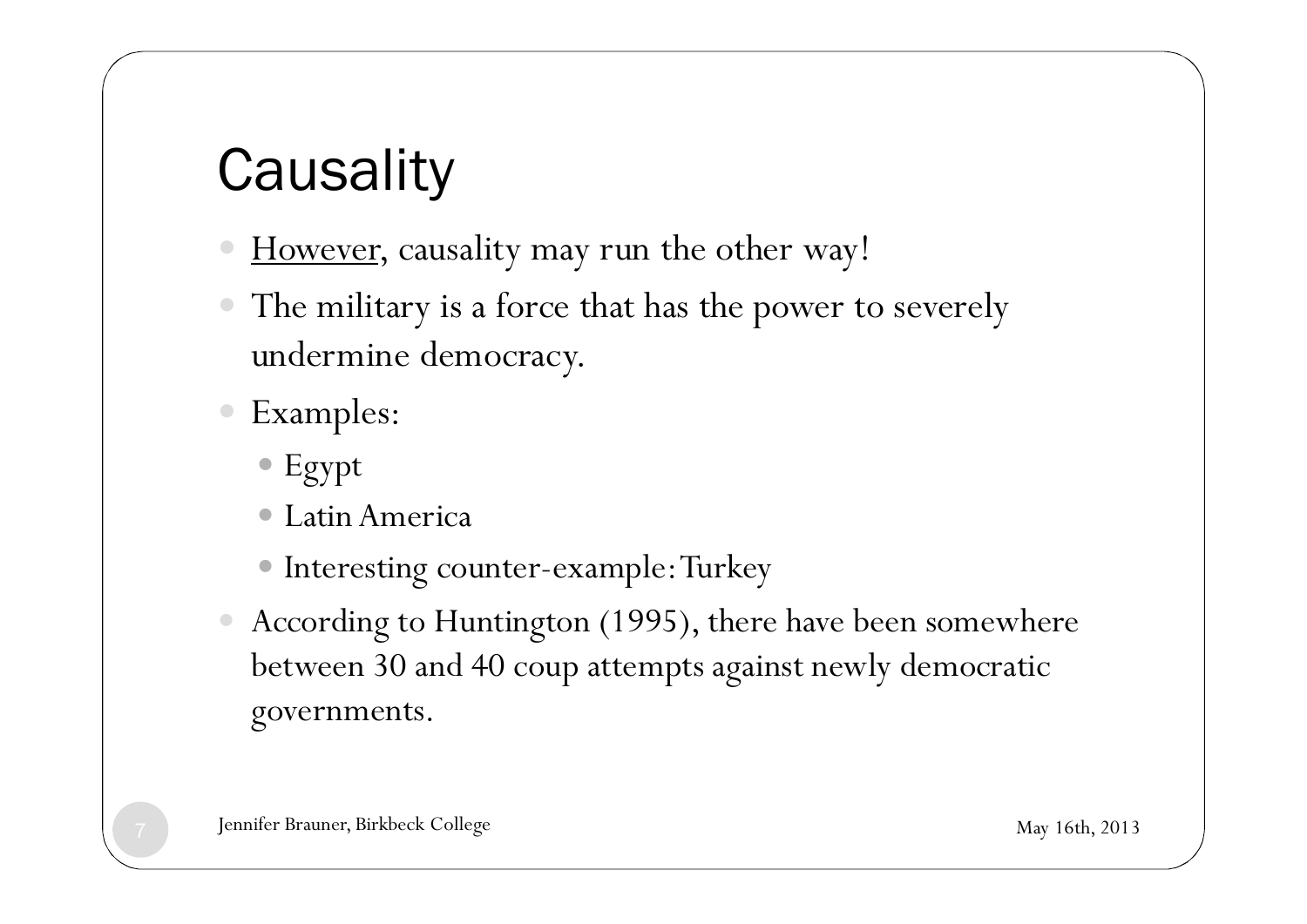#### Motivation

- � Understanding democratic transition and consolidation is paramount!
- � Arab Spring
- � According to Reich (2002), the 20th century witnessed 58 transitions towards more authoritarian forms of government (40% of all transitions).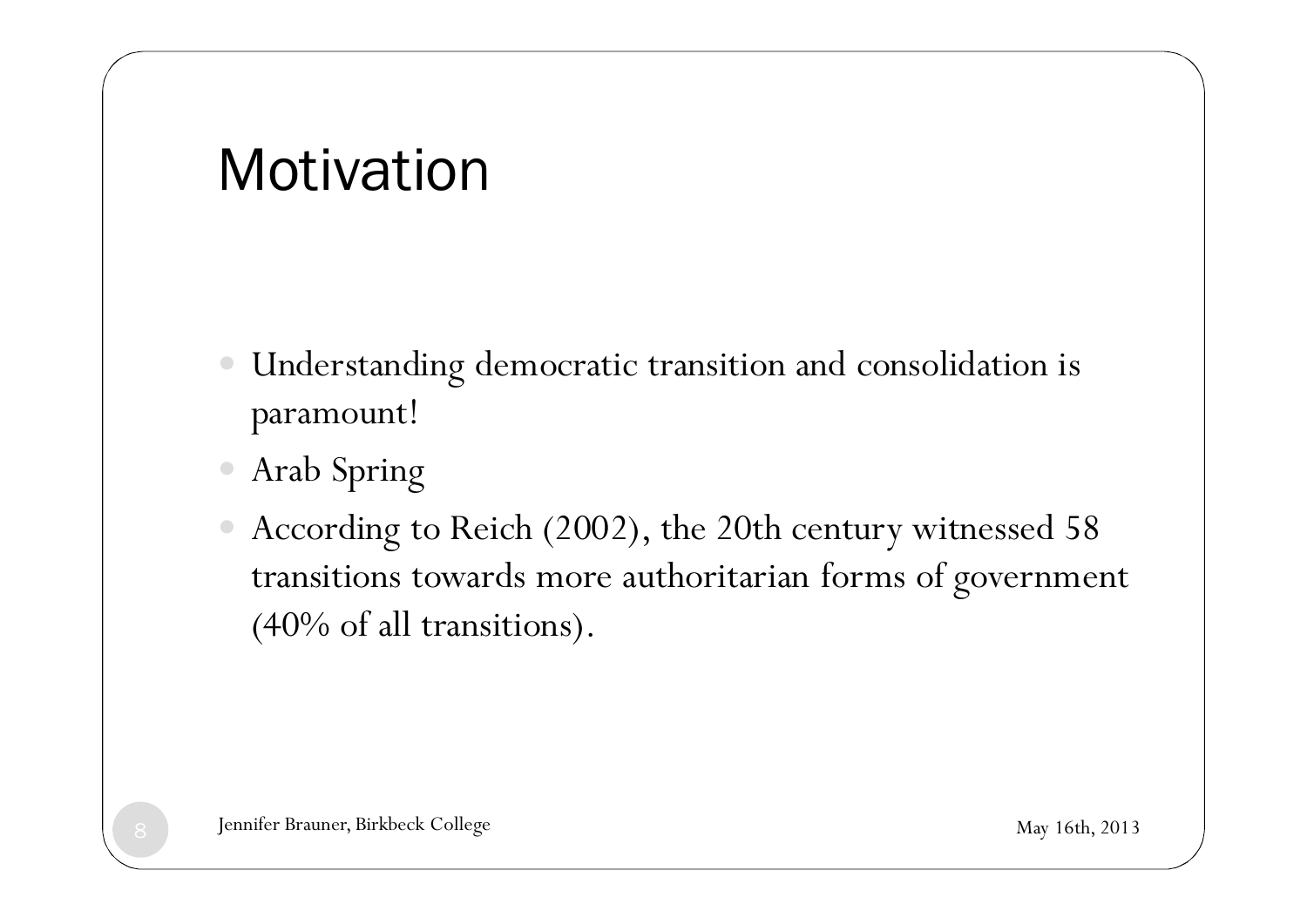#### **Motivation**

|        |                 |               |       |       | After           |            |               |       |               |
|--------|-----------------|---------------|-------|-------|-----------------|------------|---------------|-------|---------------|
|        |                 | Authoritarian |       |       | Semi-democratic | Democratic |               | Total |               |
|        |                 | Freq.         | $\%$  | Freq. | $\frac{0}{0}$   | Freq.      | $\frac{0}{0}$ | Freq. | $\frac{0}{0}$ |
|        | Authoritarian   | 1972          | 96.15 | 44    | 2.15            | 35         | 1.71          | 2051  | 100           |
|        | Semi-democratic | 29            | 7.55  | 346   | 90.1            | 9          | 2.34          | 384   | 100           |
| Before | Democratic      | 24            | 1.79  | 5     | 0.37            | 1309       | 97.83         | 1338  | 100           |
|        | total           | 2025          | 53.67 | 395   | 10.47           | 1353       | 35.86         | 3773  | 100           |

#### **Transitions Matrix**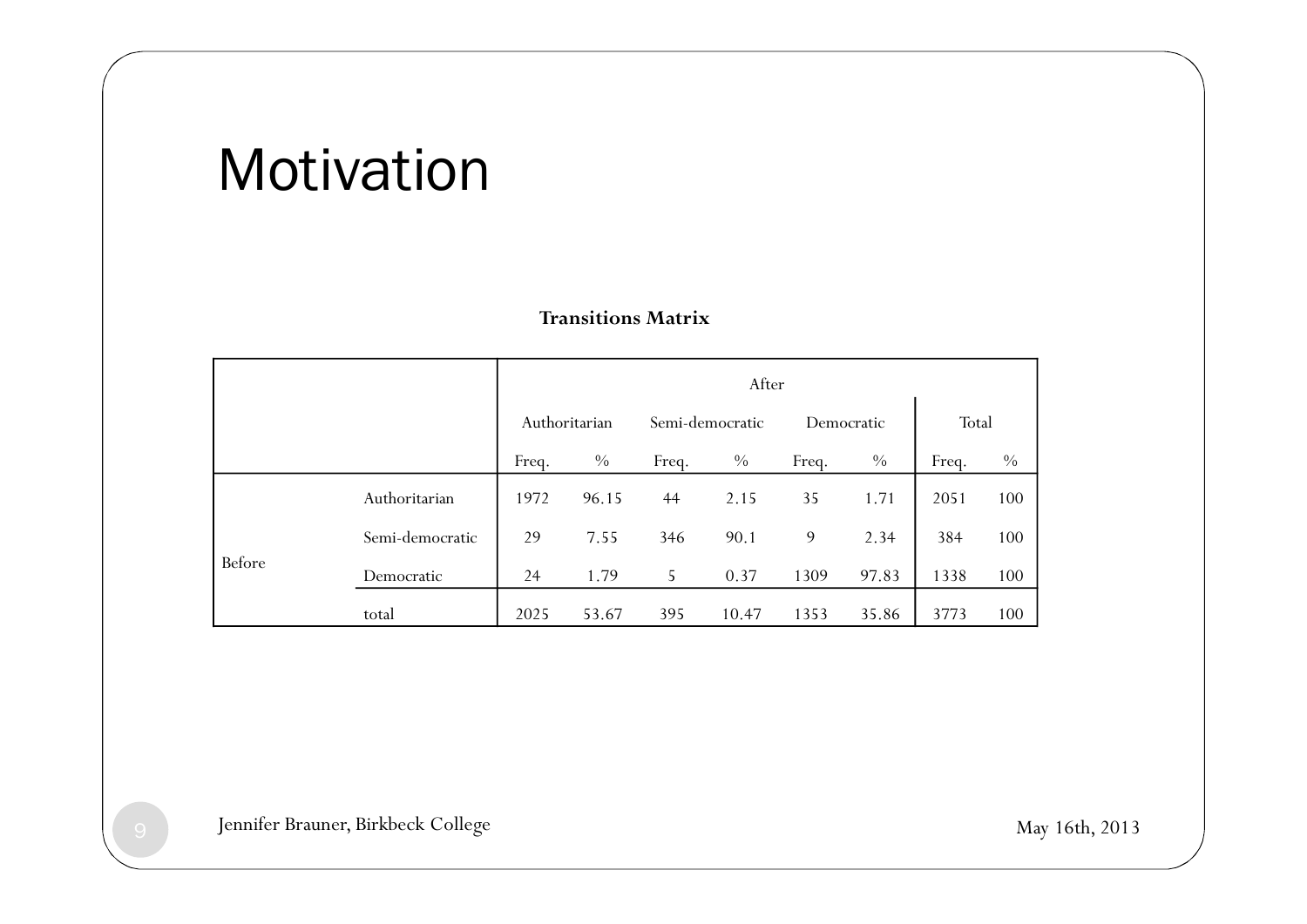#### Theory

Hypothesis: Countries, in which the military was politically powerful before democratic transition occurred, are less likely to consolidate democracy.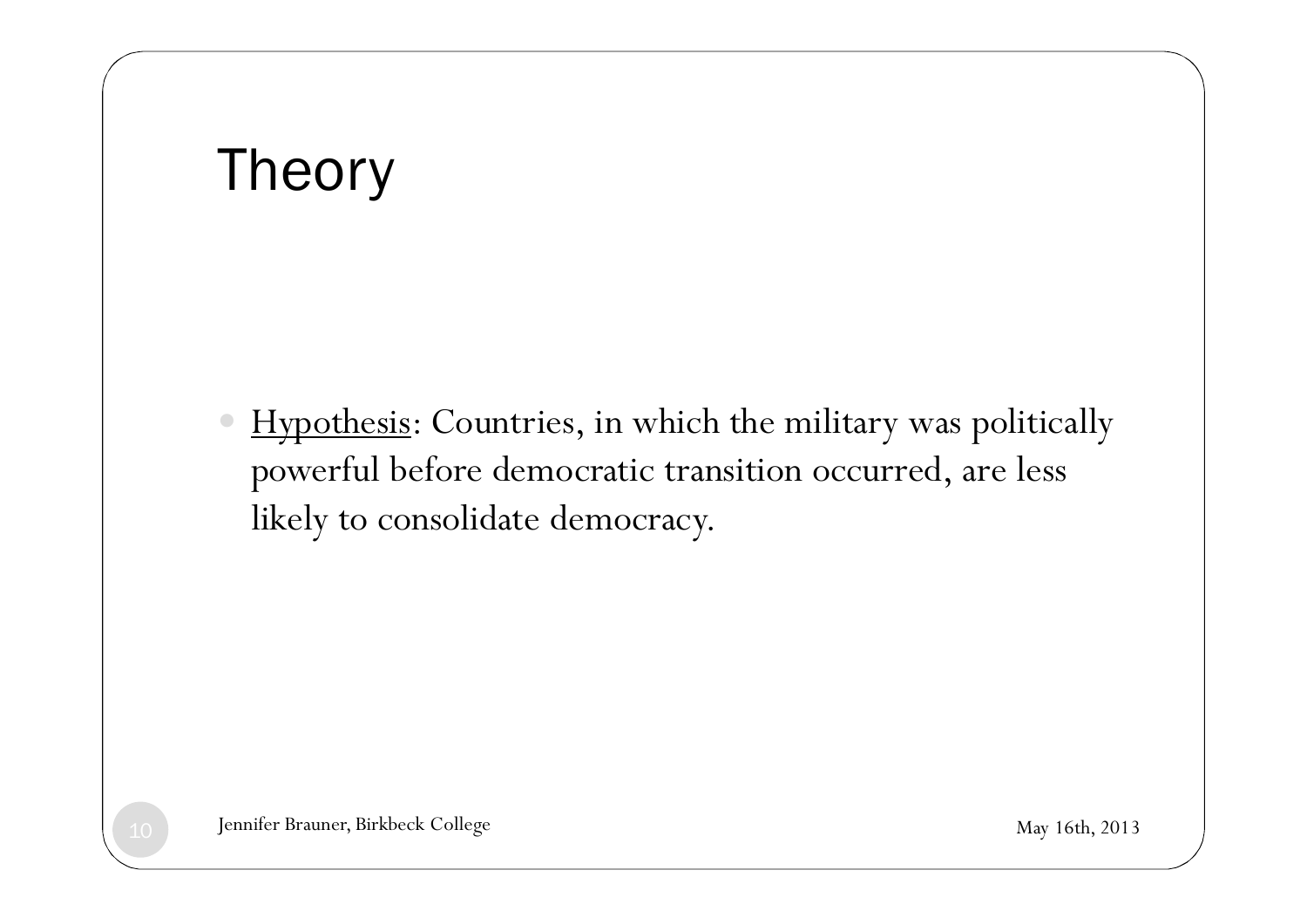#### Theory

- Acemoglu, D, Ticchi, D and Vindigni, A (2010), "A Theory of Military Dictatorships," *American Economic Journal*: *Macroeconomics*, 2(1), 1−42:
	- "If the elite create a powerful military to prevent democratization, then the military also plays an important role in democratic politics until it is reformed, and such reform is not instantaneous. In particular, we show that faced with a powerful military, a newly-emerging democratic regime will either need to make costly concessions or face a high probability of a coup. This coup threat disappears once the military is reformed. Interestingly however, it is the anticipation that the military will be reformed as soon as the opportunity arises that makes it difficult to control the military during the early phases of a democratic regime because this creates a commitment problem, making it impossible for democratic governments to make credible promises to compensate soldiers for not taking actions against democracy".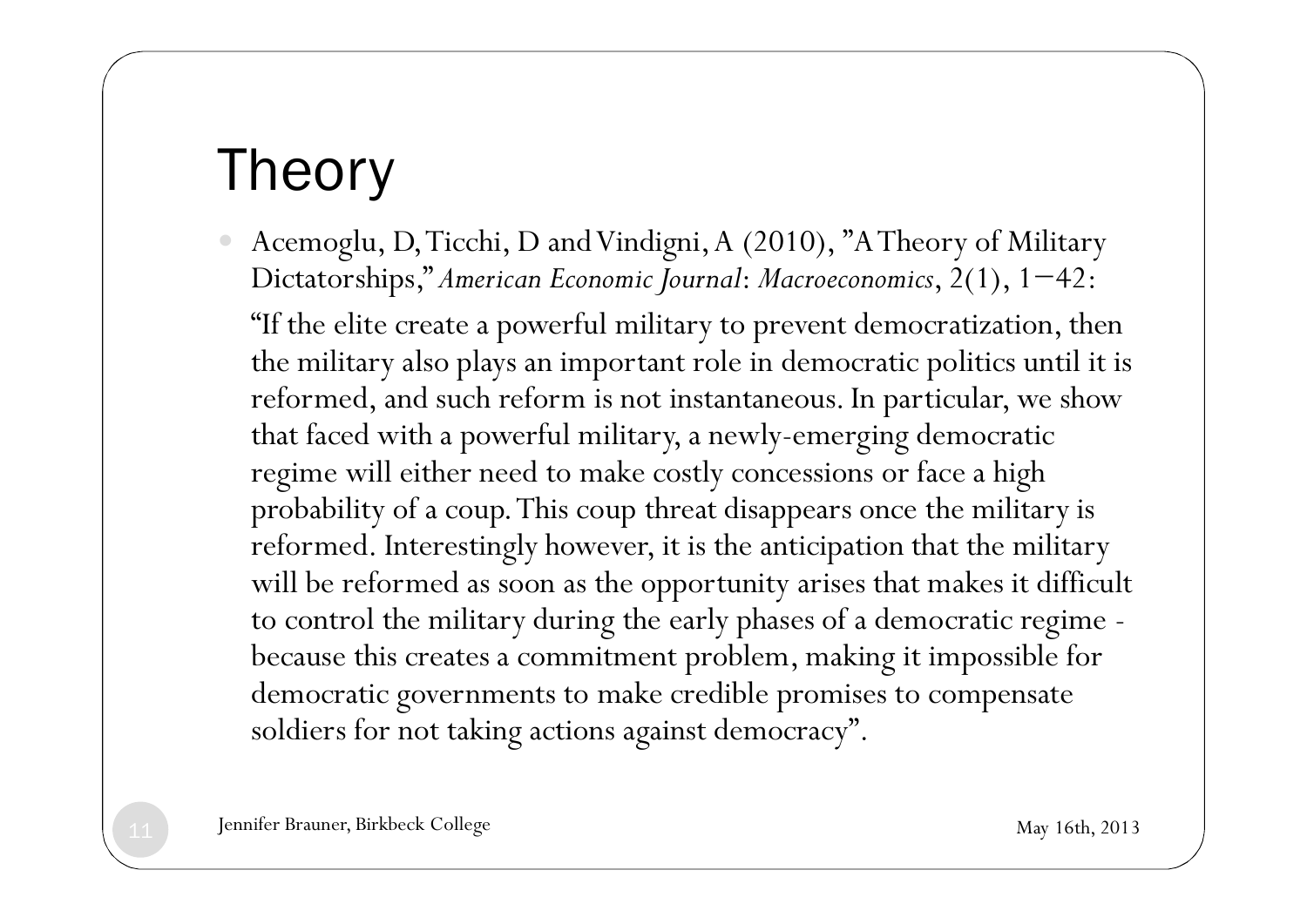#### Analysis

|            |       | <b>Summary Statistics for Military Burden by Regime Type</b> |          |
|------------|-------|--------------------------------------------------------------|----------|
| <b>PRC</b> | Obs   | Mean                                                         | Std Dev  |
| autocracy  | 1,763 | 8.202043                                                     | 14.06533 |
| semi       | 389   | 4.631678                                                     | 3.472358 |
| democracy  | 1,357 | 3.595313                                                     | 3.33132  |

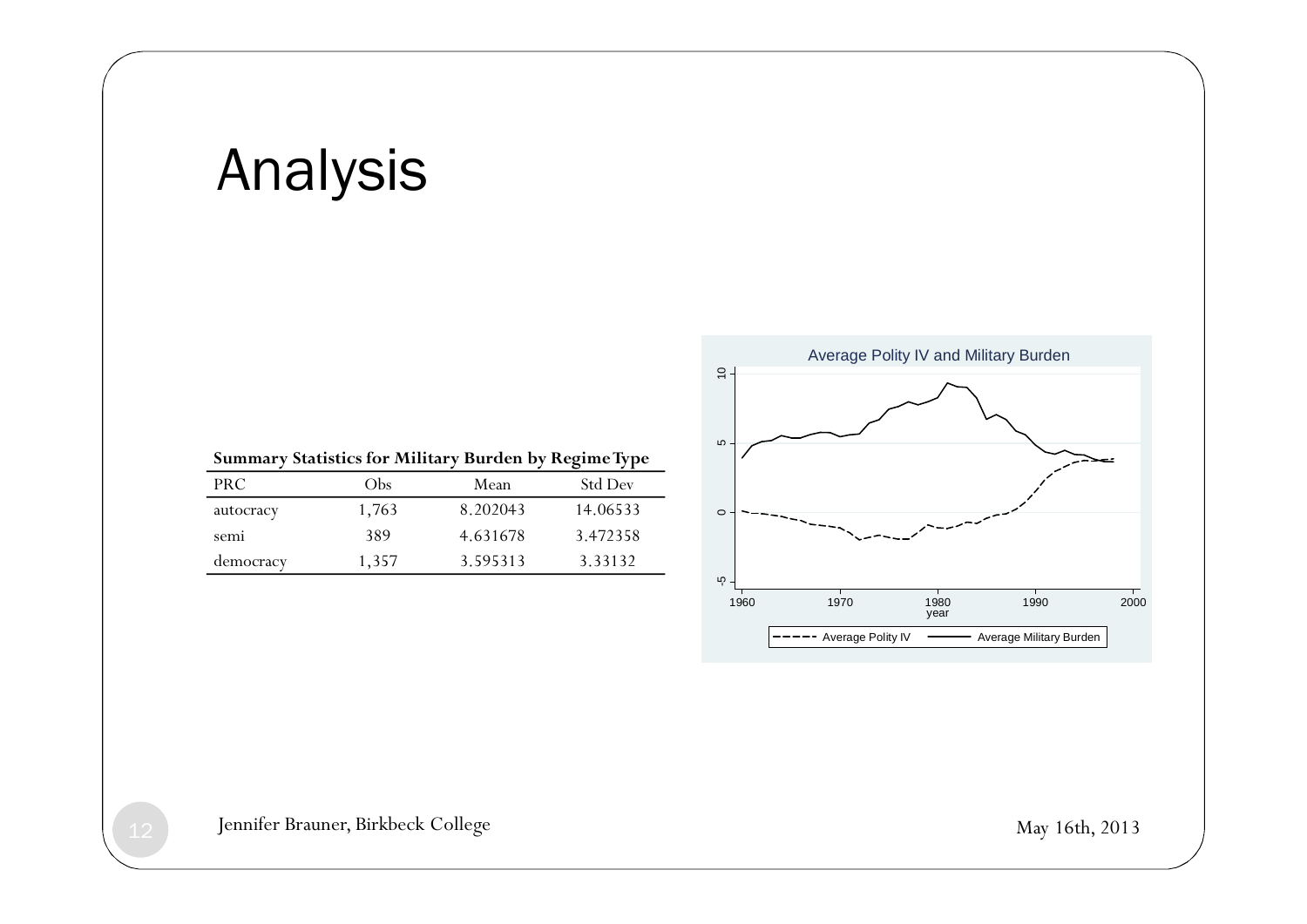#### Analysis: Pooled OLS, Fixed Effects

� Pooled OLS

*PolityIV<sub>it</sub>* =  $\alpha$  +  $\beta$ 1*log Military Burdenit-1* +  $\beta$ 2*log GDP per capitait-1* +  $u_{it}$ 

● Fixed Effects

*PolityIV<sub>it</sub>*=  $\alpha_i + \alpha_t + \beta_i$ *log Military Burdenit-1* +  $\beta_i$ *log GDP per capitait-1* +  $u_{it}$ 

Specification is based on Acemoglu, Johnson, Robinson, and Yared (2008), "Income and Democracy", *American Economic Review*, 91, 808-42.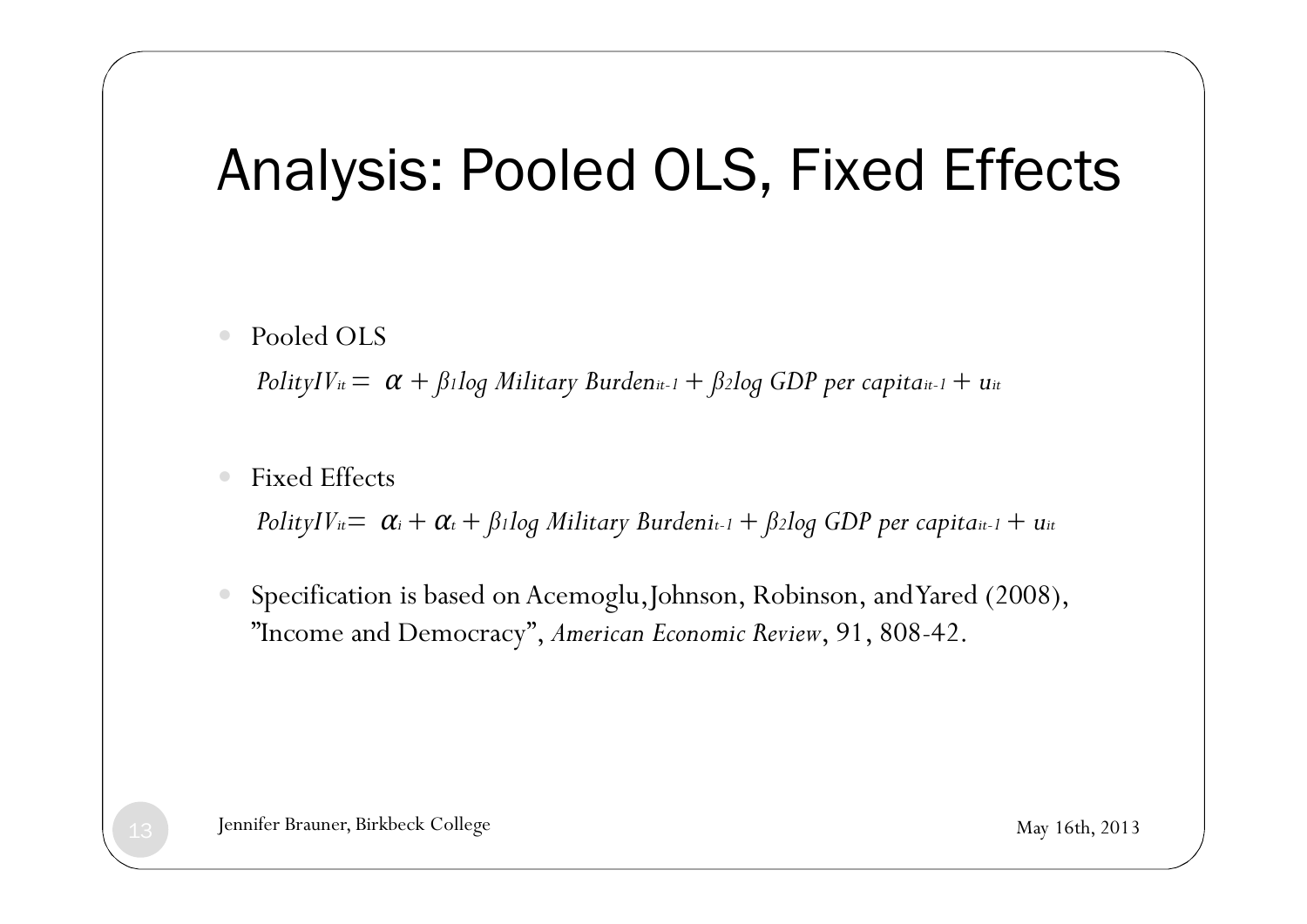#### Analysis: Pooled OLS, Fixed Effects

| Estimation Results: Pooled OLS, one-way, two-way fixed effects |                |                      |                      |
|----------------------------------------------------------------|----------------|----------------------|----------------------|
|                                                                |                | One-way              | Two-way              |
| Dep. vbl. is Polity IV                                         | Pooled OLS     | <b>Fixed Effects</b> | <b>Fixed Effects</b> |
| Log military                                                   | $-.8700267**$  | $-774753**$          | $-0.3638741$         |
| burdent-1                                                      | (.3792644)     | (.3602042)           | (.304044)            |
| Log GDP pct-1                                                  | 2.867411 ***   | 1.454207             | $-1.13584$           |
|                                                                | (.2419076)     | (.977842)            | (.9096871)           |
| constant                                                       | $-19.45061***$ | $-9.145012$          | 7.880659             |
|                                                                | (1.918854)     | (7.126586)           | (6.504634)           |
| fixed effects                                                  | no             | yes                  | yes                  |
| year dummies                                                   | no             | no                   | yes                  |
| Obs.                                                           | 3387           | 3387                 | 3387                 |
| Groups                                                         | 102            | 102                  | 102                  |
| $R^2$ within                                                   |                | 0.0218               | 0.2167               |
| $R^2$ between                                                  |                | 0.5166               | 0.3641               |
| $R2$ overall                                                   | 0.3834         | 0.3760               | 0.0456               |

robust standard errors in (),\*\*\* p<0.01, \*\* p<0.05, \* p<0.1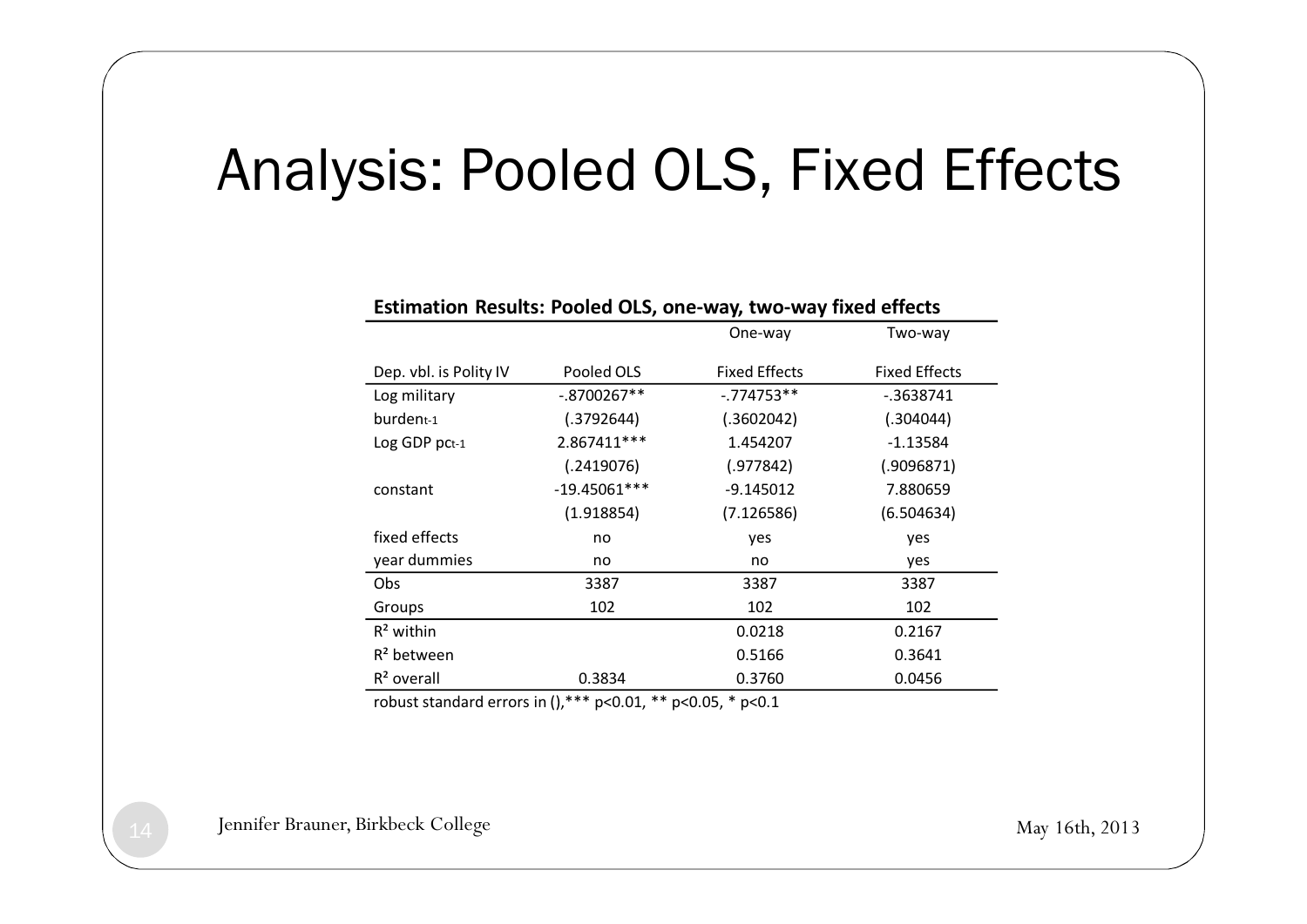#### Analysis: ECM

� ECM

 $Δ$ *PolityIV<sub>it</sub>* =  $α$ <sup>*i*</sup> +  $α$ <sup>*t*</sup> +  $β$ <sub>*l*</sub> $Δ$ *log military burdenit−1* +  $λ$ *(* $θ$ *military burdenit−1* − *PolityIVit−1) + uit*

where  $\lambda$  is the adjustment parameter, which tells us the speed at which the dependent variable converges to its equilibrium value, θ.

#### In practice, we estimate

 $Δ$ *PolityIV<sub>it</sub>* =  $α$ <sup>*i*</sup> +  $α$ <sup>*t*</sup> +  $β$ <sub>*l*</sub> $Δ$ *log military burden<sub>it</sub>-1</sub> +*  $β$ *<sub>2</sub><i>logGDP* per capita<sub>it1</sub> + *γ1PolityIV<sub>it−1</sub></sub> <i>– γ2log military burdenit−1 + γ3logGDP per capitait1* + uit and recover  $\lambda = -\gamma_1$ ;  $\theta_1 = \gamma_2$ /- $\gamma_1$  and  $\theta_2 = \gamma_3$ /- $\gamma_1$ .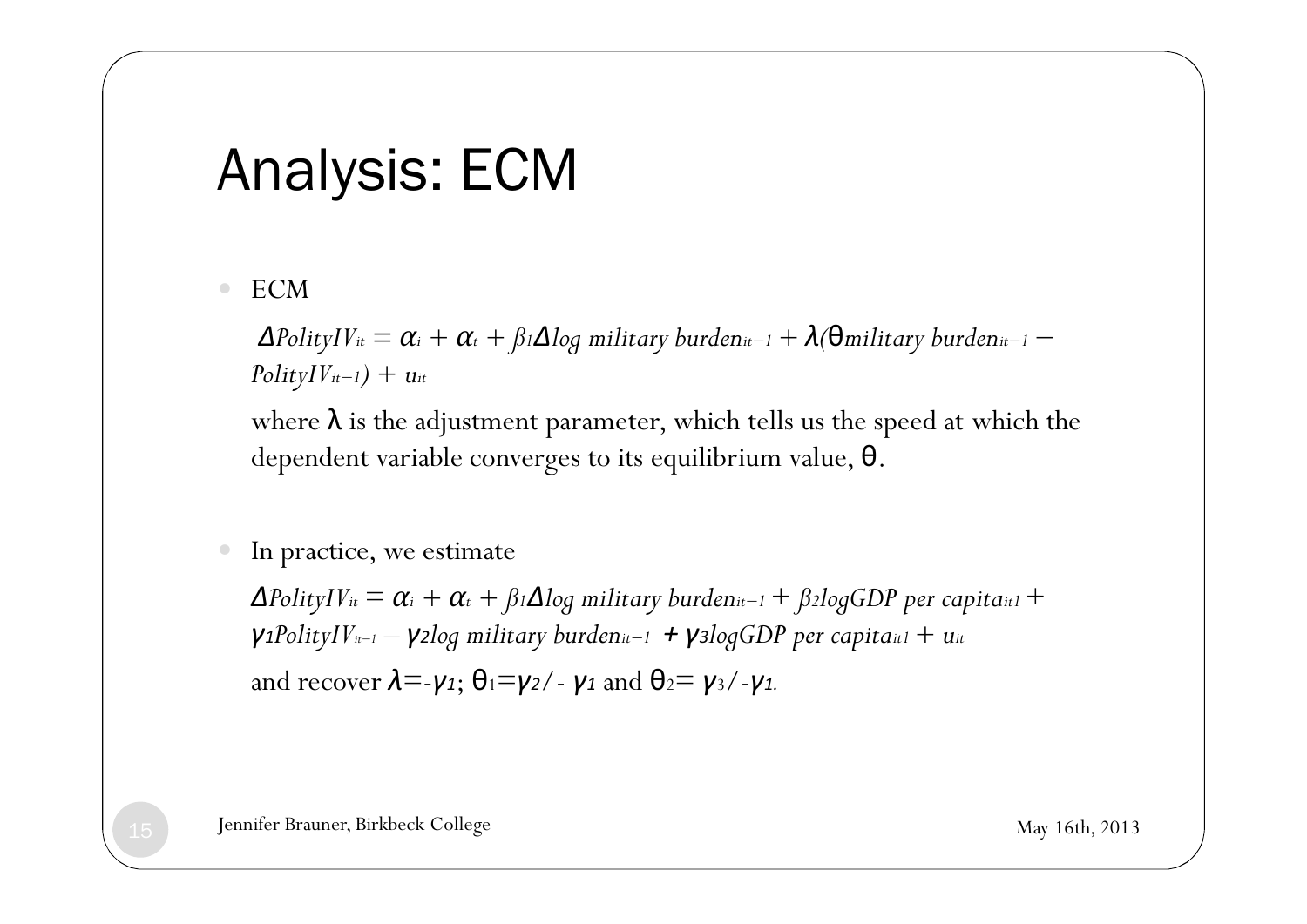#### Analysis: ECM

#### **Estimation Results: ECM**

| Dep. vbl. is Polity IV   | Pooled OLS      | One-way Fixed Effects | Two-way Fixed Effects |
|--------------------------|-----------------|-----------------------|-----------------------|
| ∆ log military burden    | $-0.3358024***$ | -0.3396909 ***        | $-0.2650571**$        |
|                          | (0.1099032)     | (0.1229838)           | (0.1115515)           |
| $\Delta$ log GDP pc      | $-1.830771***$  | $-1.913841**$         | $-1.550788*$          |
|                          | (0.7358606)     | (0.8521507)           | (0.8407329)           |
| Polity IV <sub>t-1</sub> | $-.0509492***$  | $-0.1031674***$       | $-0.1329156***$       |
|                          | (0.0065885)     | (0.0124677)           | (0.0137859)           |
| Log military burdent-1   | $-0.0396526$    | $-0.1136064$          | $-0.1195782$          |
|                          | (0.035852)      | (0.086592)            | (0.0775714)           |
| Log GDP per capitat-1    | 0.1436725 ***   | 0.3709243**           | $-0.2596793$          |
|                          | (0.0316583)     | (0.1713859)           | (0.1748132)           |
| constant                 | $-0.8423177***$ | $-2.398595*$          | 1.705422              |
|                          | (0.2437426)     | (1.263288)            | (1.393555)            |
| fixed effects            | no              | yes                   | yes                   |
| year dummies             | no              | no                    | yes                   |
| <b>Obs</b>               | 3369            | 3369                  | 3369                  |
| Groups                   | n/a             | 101                   | 101                   |
| $R^2$ within             |                 | 0.0538                | 0.0952                |
| $R2$ between             |                 | 0                     | 0.0722                |
| $R2$ overal              | 0.0302          | 0.0273                | 0.0246                |

robust standard errors in (), \*\*\* p<0.01, \*\* p<0.05, \* p<0.1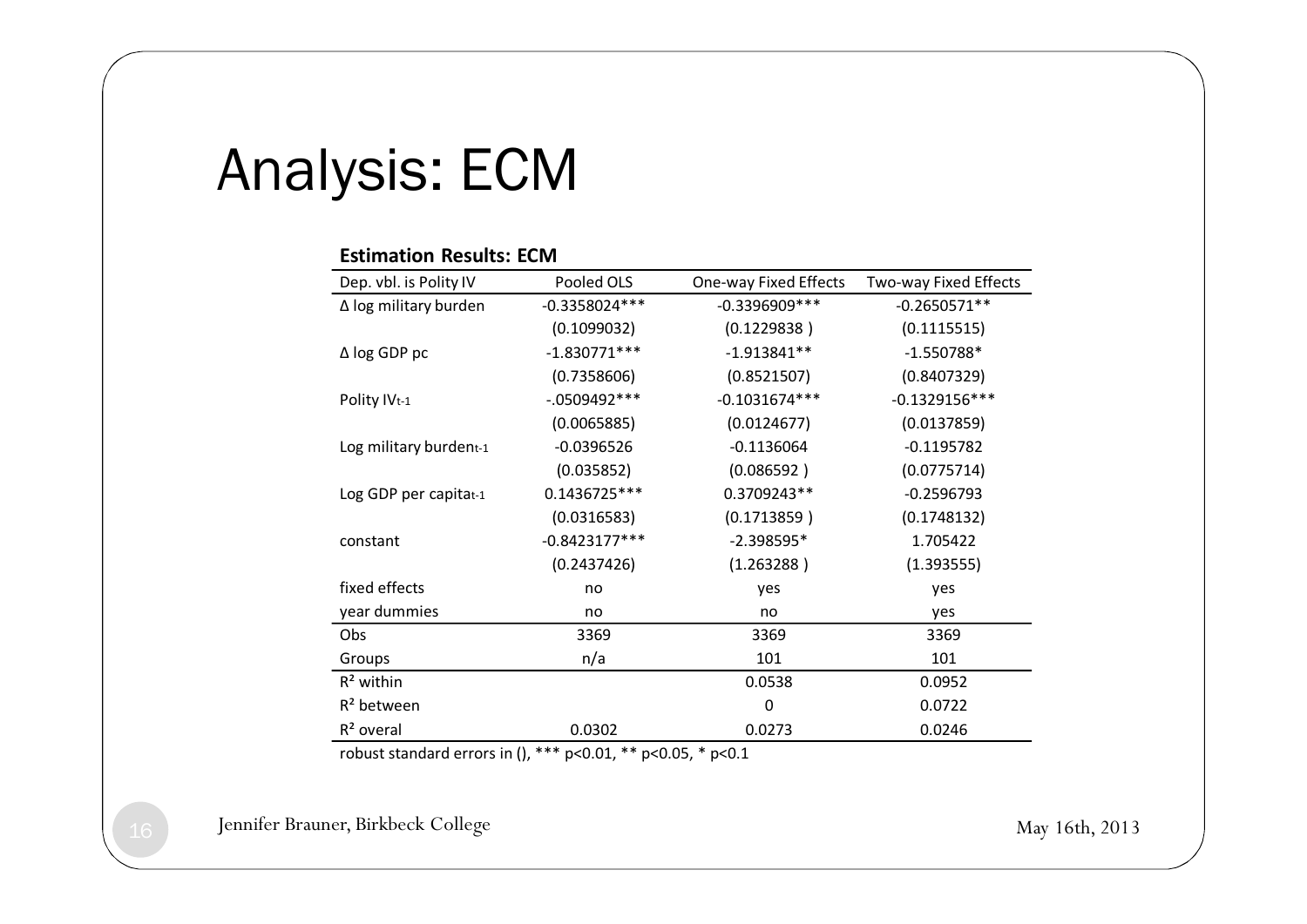#### Analysis: Ordered Probit

- The specification for the ordered probit is based on Epstein, Bates, Goldstone, Kristensen, O'Halloran, (2006), "*Democratic Transitions*", *American Journal of Political Science*, 50(3), 551-569.
- They define PRC0\* and PRC1\* as in the table and interact them with the explanatory variables. This makes it possible to test whether the effect of the explanatory variables on democracy depends on whether the country was initially an autocracy, semidemocracy or democracy.

|         | Autocracy | Semi-democracy Democracy |  |
|---------|-----------|--------------------------|--|
| PRCO*   |           |                          |  |
| $PRC1*$ |           |                          |  |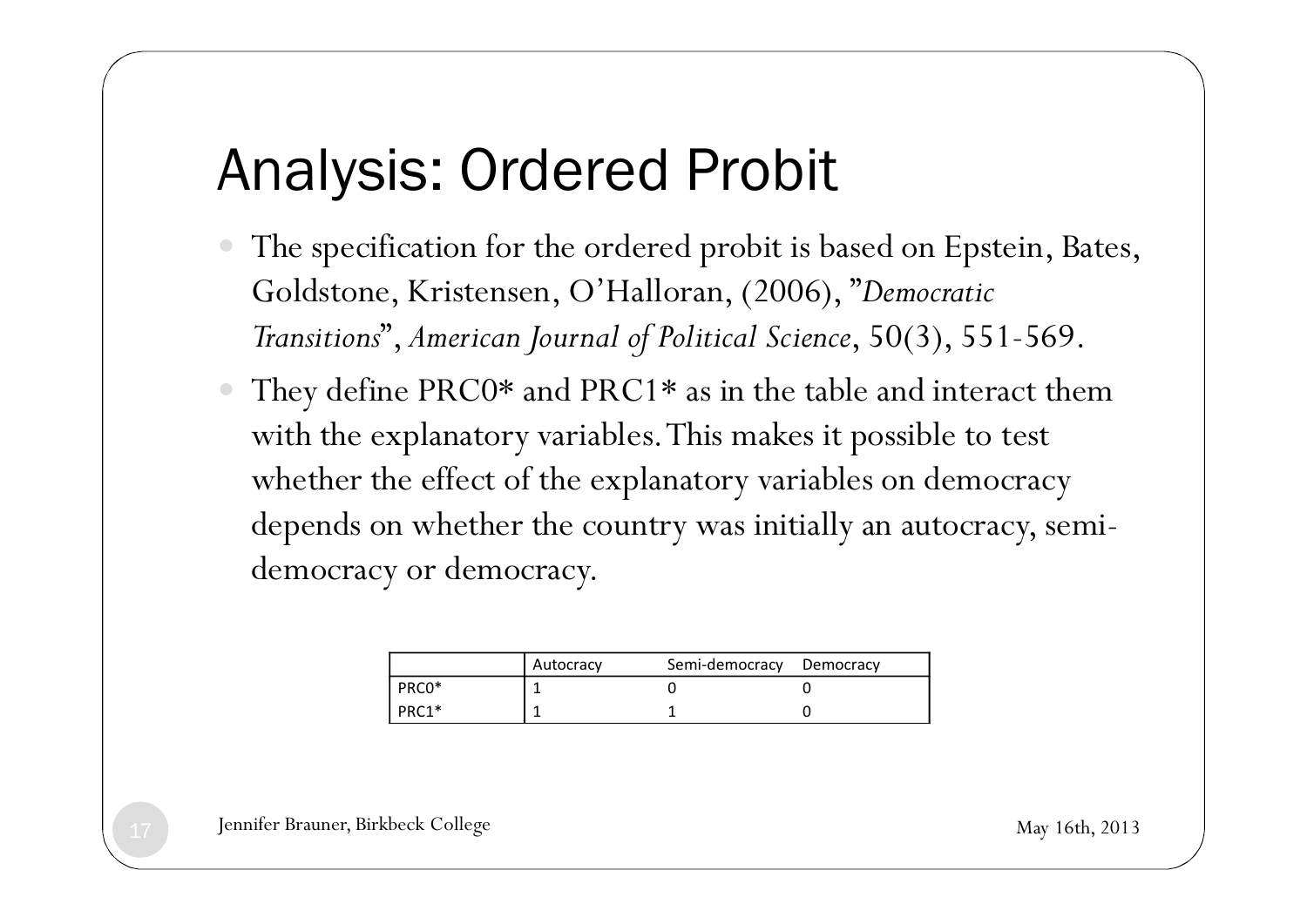#### Analysis: Ordered Probit

- $PRC_{it} = \beta_1 P R C O_{it-1} + \beta_2 P R C 1_{it-1} + \beta_3$  *log burden*<sub>it−1</sub> +  $\beta_4$ *log burden*<sub>it−1</sub> *\*PRC0it−1 + ß5log burdenit−1 \*PRC1it−1+ ß6log GDPpcit−1 + ß7log GDPpcit−1 \*PRC0it−1+ ß8log GDPpcit−1 \*PRC1it−1 + uit*
- � For example, if the interaction between PRC0\* and military burden is significant, this means that military burden has a different effect on the level of democracy if the regime is autocratic in the previous period, as opposed to partially or fully democratic.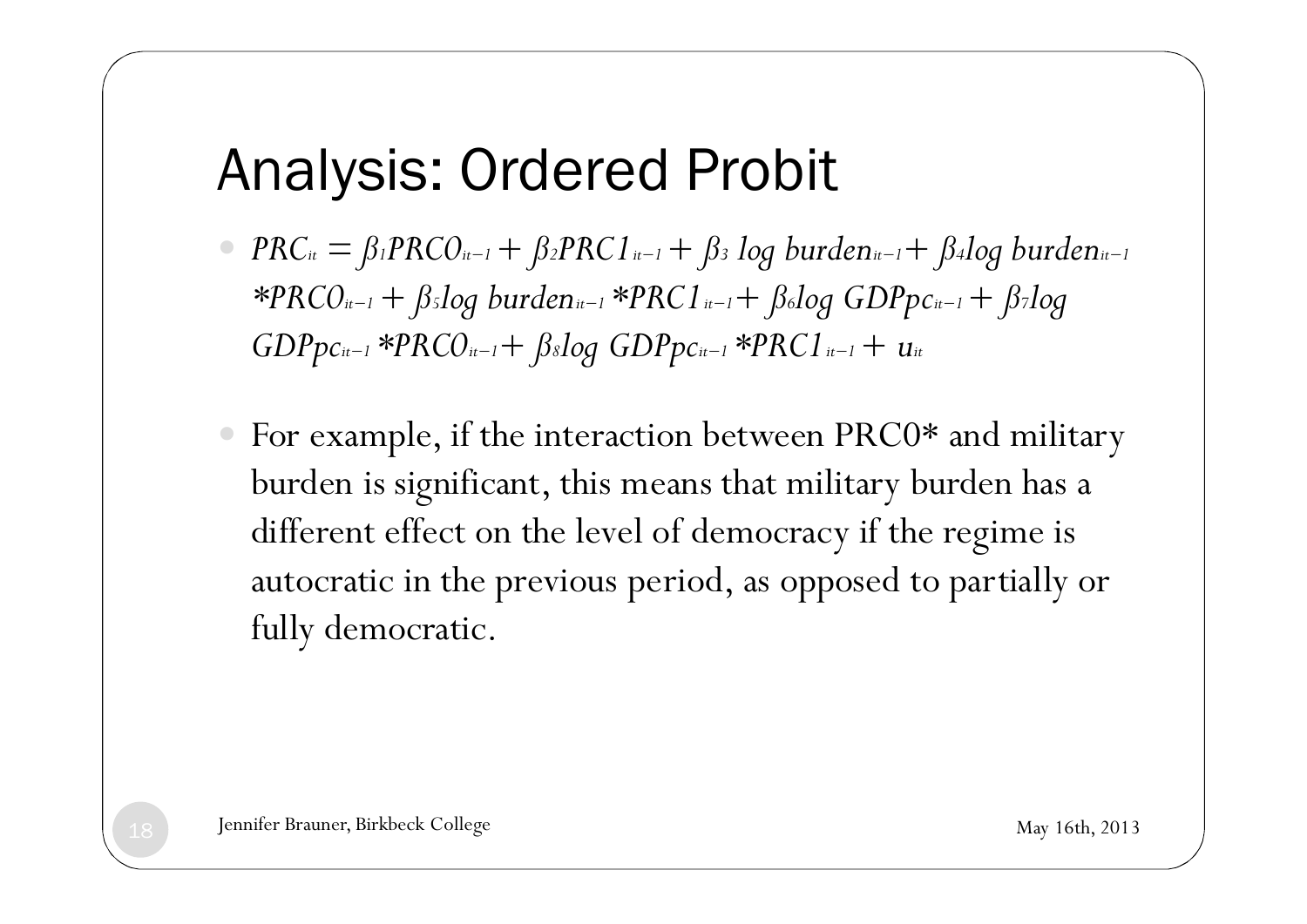#### Analysis: Ordered Probit

| <b>Estimation Results: Ordered Probit</b> |                 |                |  |  |
|-------------------------------------------|-----------------|----------------|--|--|
| Dep. vbl. is PRC                          | 1               | $\overline{2}$ |  |  |
| $PRCo*_{t-1}$                             | $-2.271157***$  | $-2.2356***$   |  |  |
|                                           | (0.4596298)     | (0.0812)       |  |  |
| $PRC1*_{t-1}$                             | 1.178199**      | 1.1495**       |  |  |
|                                           | (0.5685541)     | (0.5099)       |  |  |
|                                           | 0.0875135       | 0.0875         |  |  |
| Log military burdent-1                    | (0.0816755)     | (0.0817)       |  |  |
| Log military burdent-1                    | $-0.0687499$    |                |  |  |
| $*$ PRCo $*$ <sub>t-1</sub>               | (0.0634705)     |                |  |  |
| Log military burdent-1                    | $-0.1092603$    | $-0.152*$      |  |  |
| $*PRC1*_{t-1}$                            | (0.0957813)     | (0.0874)       |  |  |
| Log GDP pct-1                             | 0.5317526***    | $0.5318***$    |  |  |
|                                           | (0.0653119)     | (0.0653)       |  |  |
|                                           | 0.0175953       |                |  |  |
| Log GDP pct-1*PRC0*t-1                    | (0.0655847)     |                |  |  |
| Log GDP pct-1*PRC1*t-1                    | $-0.4945226***$ | $-0.4831***$   |  |  |
|                                           | (0.0814674)     | (0.0729)       |  |  |
| cut1                                      | 0.7629806       | 0.7625         |  |  |
|                                           | (0.4530765)     | (0.4531)       |  |  |
| cut2                                      | 2.20789         | 2.2083         |  |  |
|                                           | (0.4524896)     | (0.4525)       |  |  |
| Obs                                       | 3376            | 3376           |  |  |

cluster-robust standard errors in  $\frac{1}{2}$ , \*\*\* p<0.01, \*\* p<0.05, \* p<0.1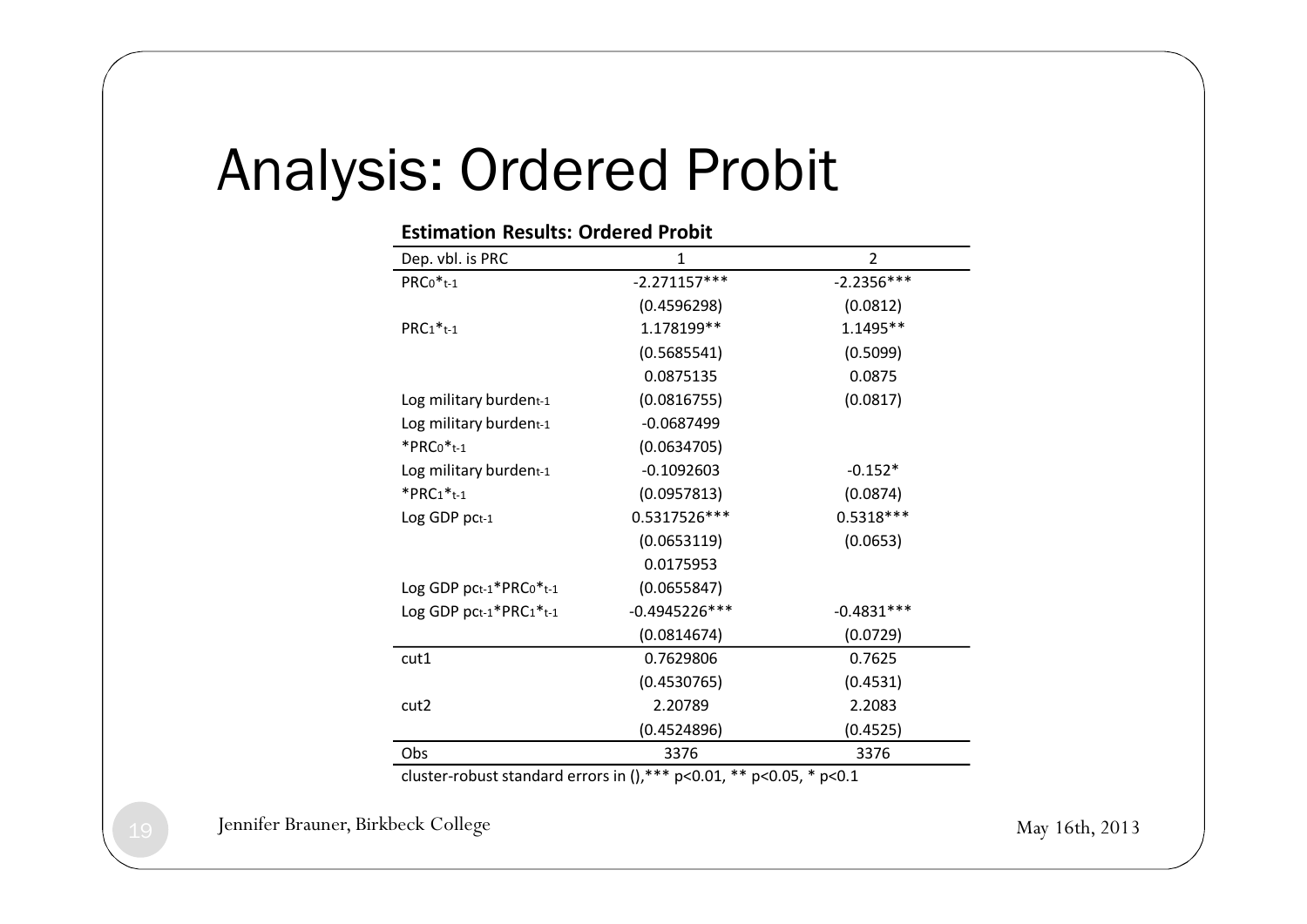## Preliminary Conclusions

� Some evidence for a small negative effect of military expenditure on democracy.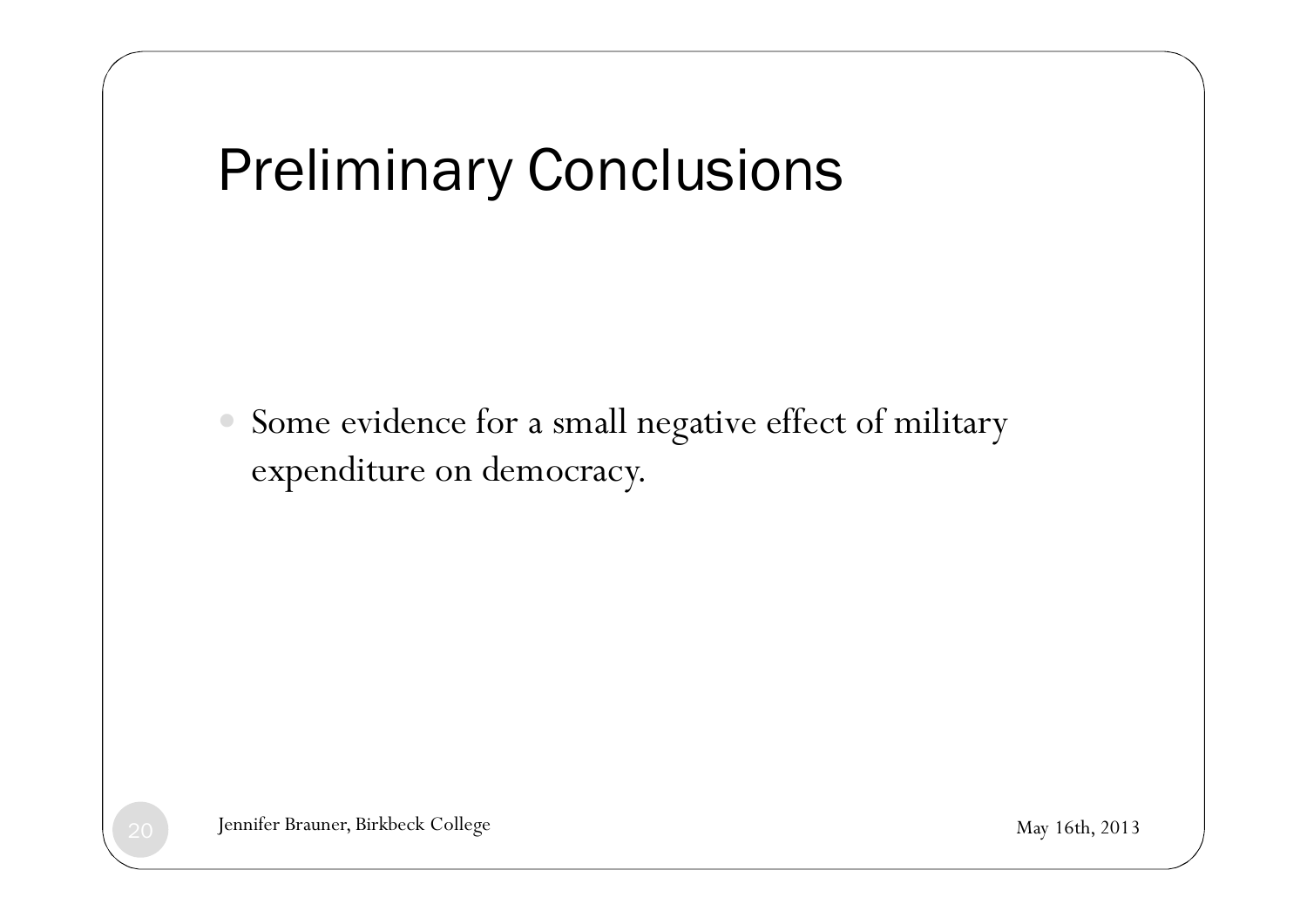### Granger Causality

� To test for Granger causality, estimate

 $\bullet$  y<sub>it</sub>= $\alpha_i+\alpha_i+\beta_1y_{t-1}+\beta_2y_{t-2}+y_1x_{t-1}+y_2x_{t-2}+\delta_1z_{t-1}+\delta_2z_{t-2}+u_{it}$ 

� X is said to Granger cause y, if, using an F-test, one can reject the hypothesis that the s are jointly equal to zero.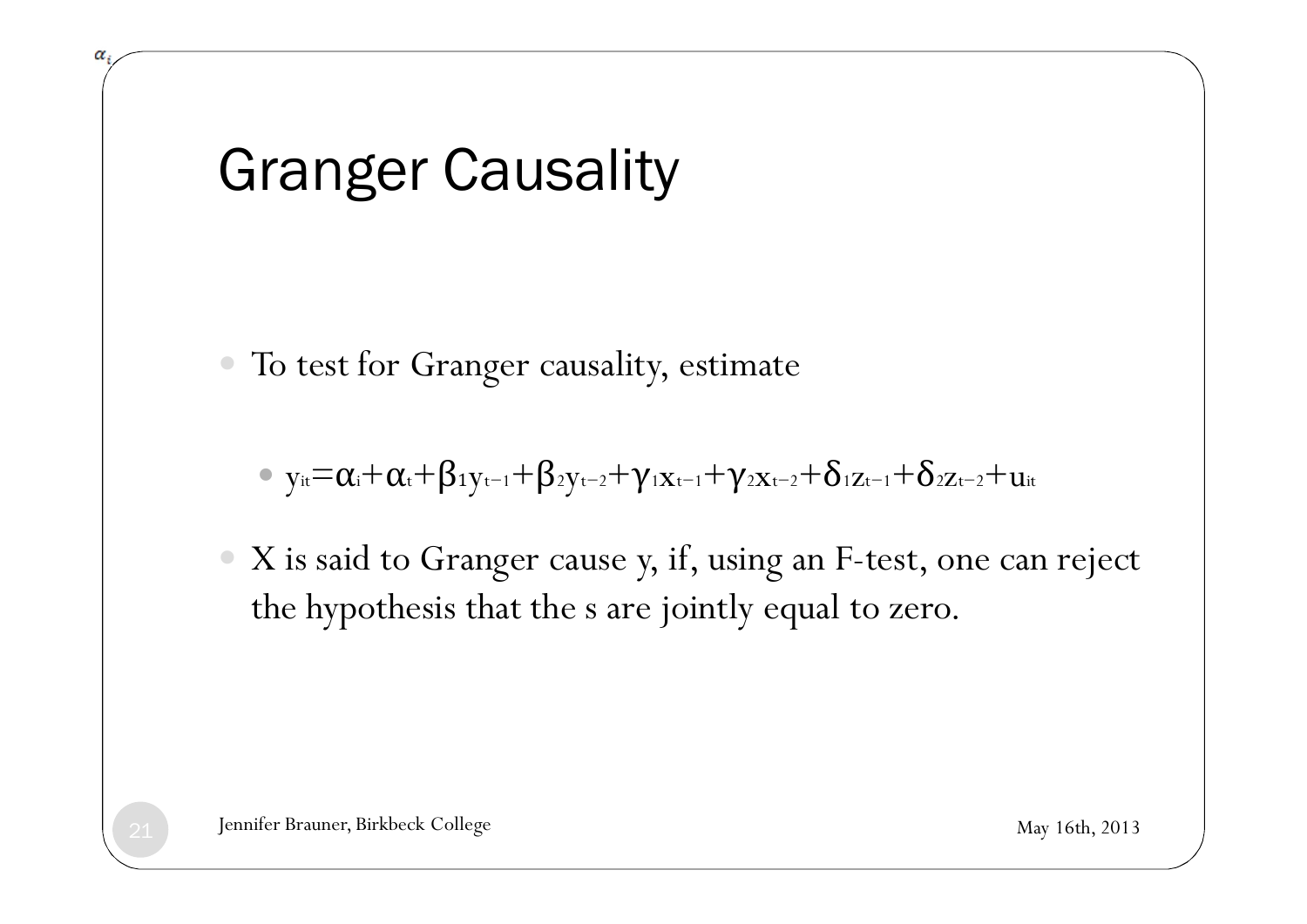### Granger Causality

|                           |                           | one-way fixed effects   |                        |  |
|---------------------------|---------------------------|-------------------------|------------------------|--|
| <b>Dependent variable</b> |                           | Independent variable    |                        |  |
|                           | ∆Polity IVt-1             | Δlog military burdent-1 | $\Delta$ log GDP pct-1 |  |
| ∆ Polity IV               | 0.0521437**               | $-0.0902786$            | $-2.0076***$           |  |
|                           | (0.0275619)               | (0.0749433)             | (0.6369277)            |  |
| ∆ log military burden     | $-0.0054456**$            | $-0.0198812$            | 0.1829407              |  |
|                           | (0.0024562)               | (0.0253163)             | (0.1472277)            |  |
| ∆ log GDP per capita      | $-0.0003324$              | 0.0054229               | 0.2135931 ***          |  |
|                           | (0.0005566)               | (0.00339270)            | (0.0555823)            |  |
|                           | two-way fixed effects     |                         |                        |  |
|                           |                           |                         |                        |  |
| Dependent variable        |                           | Independent variable    |                        |  |
|                           | ΔPolity IV <sub>t-1</sub> | Δlog military burdent-1 | $\Delta$ log GDP pct-1 |  |
| ∆ Polity IV               | 0.0402572                 | $-0.0357829$            | $-1.449538**$          |  |
|                           | (0.0283176)               | (0.075798)              | (0.6865386)            |  |
| ∆ log military burden     | $-0.0045916*$             | $-0.0374977$            | 0.0386608              |  |
|                           | (0.0025634)               | (0.0276676)             | (0.1419109)            |  |
| ∆ log GDP per capita      | 0.0000518                 | 0.002897                | 0.1850338 ***          |  |